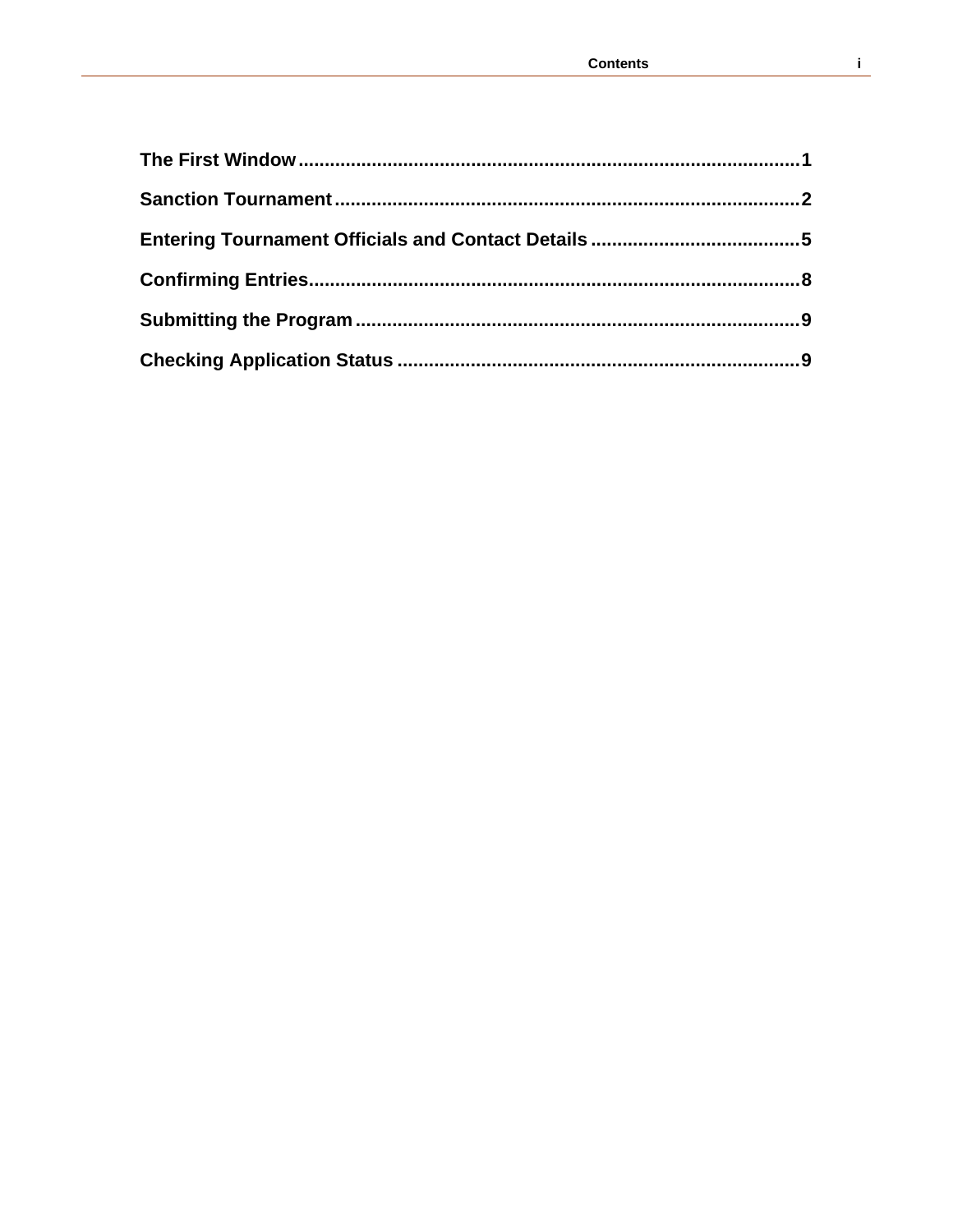## <span id="page-2-0"></span>**The First Window**



Whether you are entering a tournament, or checking on an existing tournament you will see the following options:

- Home: Return to the first screen from any point in the application
- **Sanction Tournament: Open the tournament entry form**
- **EXECUTE:** Check Application Status: Review already entered tournaments
- User Guide: Step-by-step directions for entering tournaments

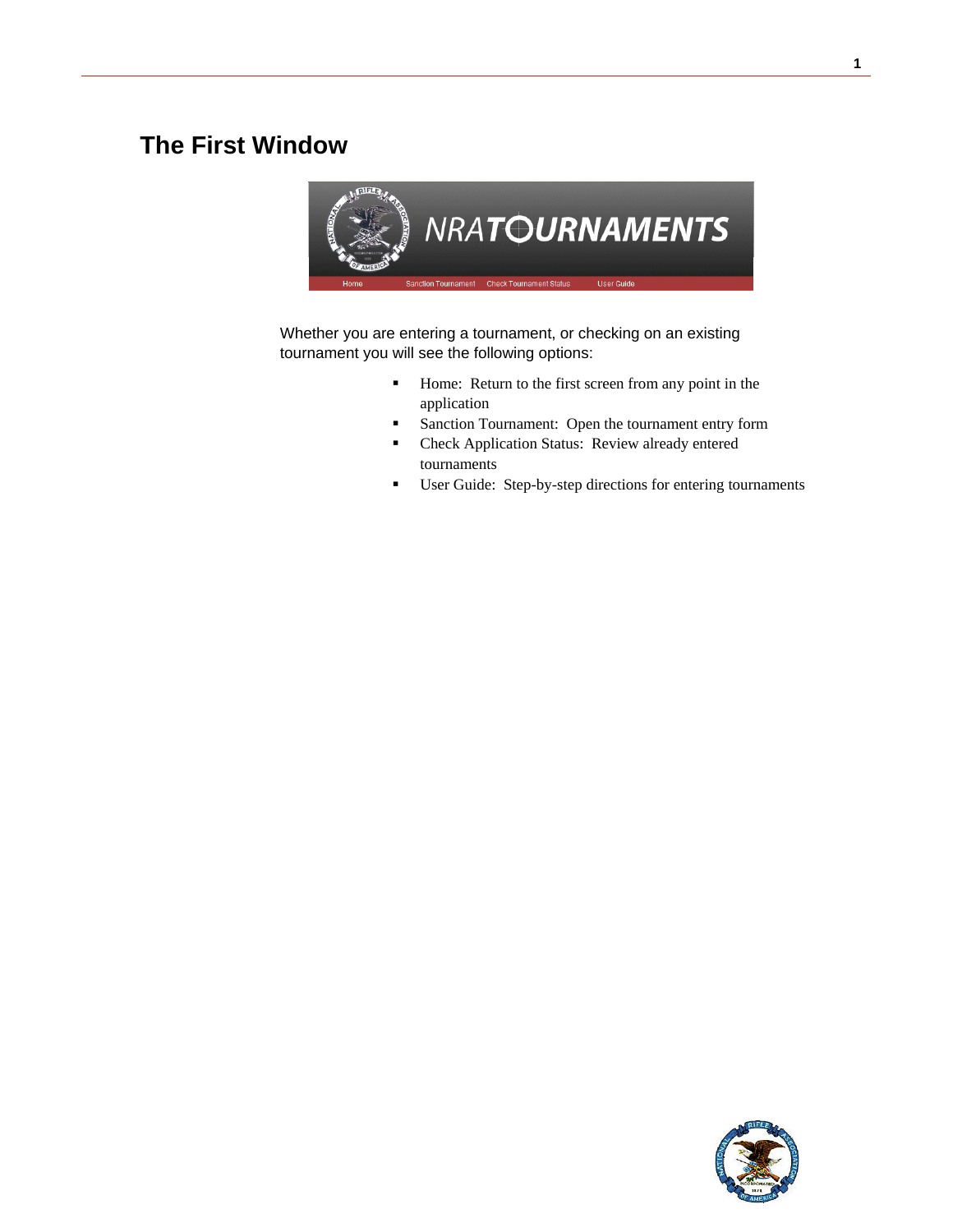## <span id="page-3-0"></span>**Sanction Tournament**

This is where you begin the entry of your tournament details. Fields marked with a red asterisk (\* ) are mandatory fields, you must enter data.



1. Use the table to guide you in entering field data.

| In this field                         | Do this                                                                                                                                         |
|---------------------------------------|-------------------------------------------------------------------------------------------------------------------------------------------------|
| Do you have an affiliated<br>Club ID? | Click in the YES or NO radio button<br>If Club ID is unknown, clicking NO<br>will not affect club status                                        |
| $Club$ ID                             | Enter a valid club id (An ID will be<br>provided by the system if you answered<br>No to the question "Do you have an<br>NRA Affiliated Club ID? |
| Club Name                             | Entered by the system if you provide a<br>Club ID. Entered by you if the system<br>provides a Club ID                                           |
| Tournament Type                       | Click on the down arrow to the right of<br>the drop down list box to select a<br>tournament type                                                |
| <b>Tournament Name</b>                | Provide a name for your tournament                                                                                                              |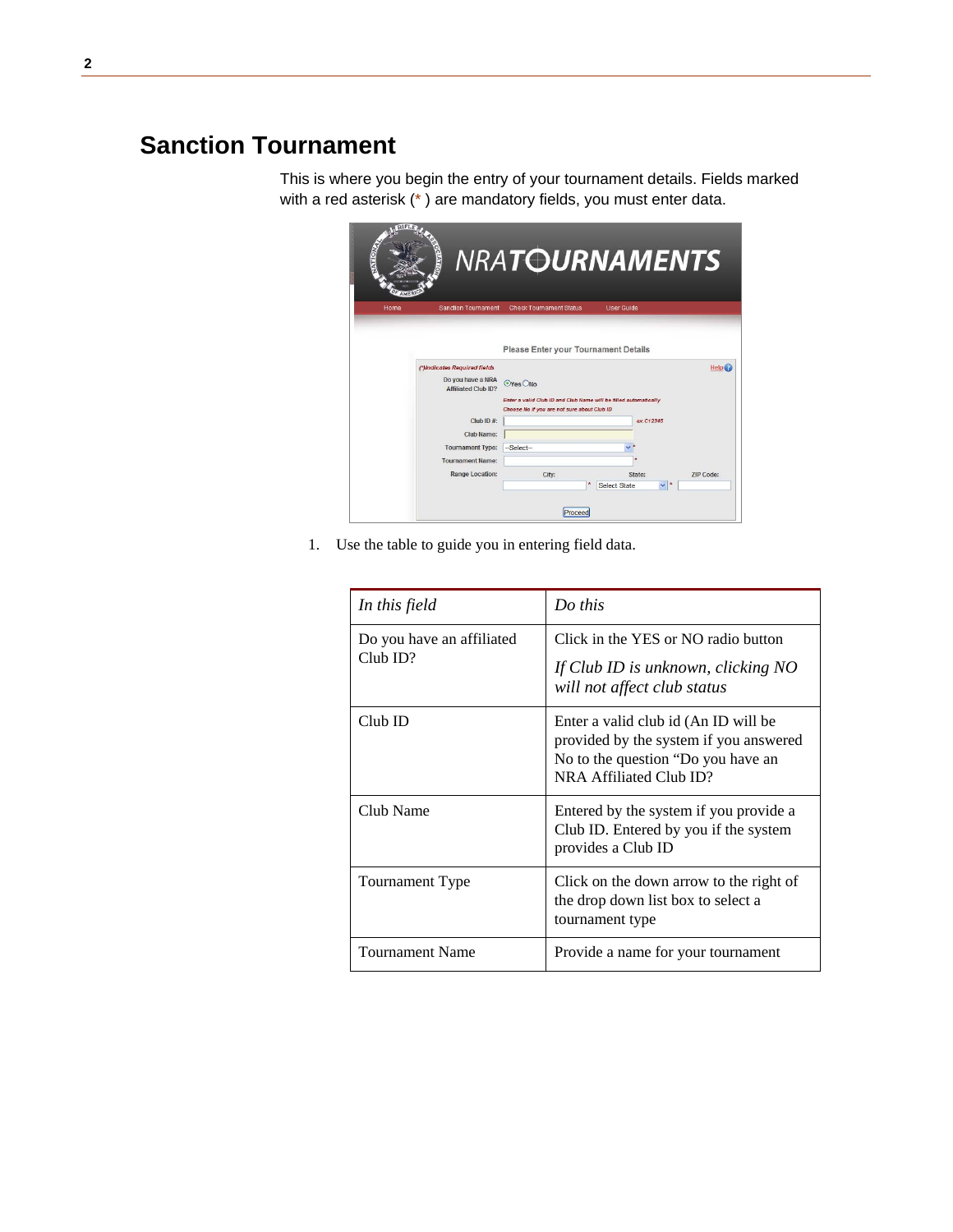| In this field                                 | Do this                                                                                                                                                                     |
|-----------------------------------------------|-----------------------------------------------------------------------------------------------------------------------------------------------------------------------------|
| Range Location                                | Type the city name,<br>Click on the down arrow to the right of<br>the drop down state box, to select a state,<br>Enter the Zip code                                         |
| No. of times tournament<br>would be occurring | Click on the down arrow to the right of<br>the drop down box, to select a value<br>This number determines how many<br>tournaments you wish to sanction for<br>a discipline. |

2. Click on the **Proceed** button to open the Tournament Dates and Match details entry form.

| Home            | <b>Sanction Tournament</b>                                                                                                                                                                 | <b>Check Tournament Status</b>                            | <b>User Guide</b>                                                                                                                       |      |
|-----------------|--------------------------------------------------------------------------------------------------------------------------------------------------------------------------------------------|-----------------------------------------------------------|-----------------------------------------------------------------------------------------------------------------------------------------|------|
| Tournament Info |                                                                                                                                                                                            | <b>Enter Tournament Dates and Match Details</b>           |                                                                                                                                         |      |
|                 | Please note:<br>1. Please enter Dates before adding Matches.<br>2. After selecting a Firearm value, you cannot change.<br>3. Duplicate Matches are not allowed.<br><b>Tournament Dates</b> | <b>Begin Date</b><br>(mm/dd/yyyy)                         | 4. Even if you add a duplicate match by mistake, it will be deleted at the time of final submission.<br><b>Fnd Date</b><br>(mm/dd/yyyy) | Heip |
|                 | <b>Match Details</b><br>Firearm Type:<br>Indoor/Outdoor:<br><b>Select Discipline:</b>                                                                                                      | Select<br>Select<br>$\checkmark$<br>Select v<br>Add Match | $\checkmark$<br>Cancel All                                                                                                              |      |

- 3. In the Tournament Dates field, enter the **beginning and ending dates** for the tournament in mm/dd/yyyy (09/06/2010) format *(If the number of times occurring is more than one, additional date fields will display).*
- 4. In the Match Details fields
	- For Firearm Type, click on the down arrow to the right of the list box, and then select the firearm type

### **The fields that appear after you select the firearm type are particular to the firearm type selected. Answer any and all questions.**

- For Indoor/Outdoor, click on the down arrow to the right of the list box, and then select either indoor or outdoor (*Both options are tied to the firearm type selected*)
- For Discipline, click on the down arrow to the right of the list box, and then select the discipline.

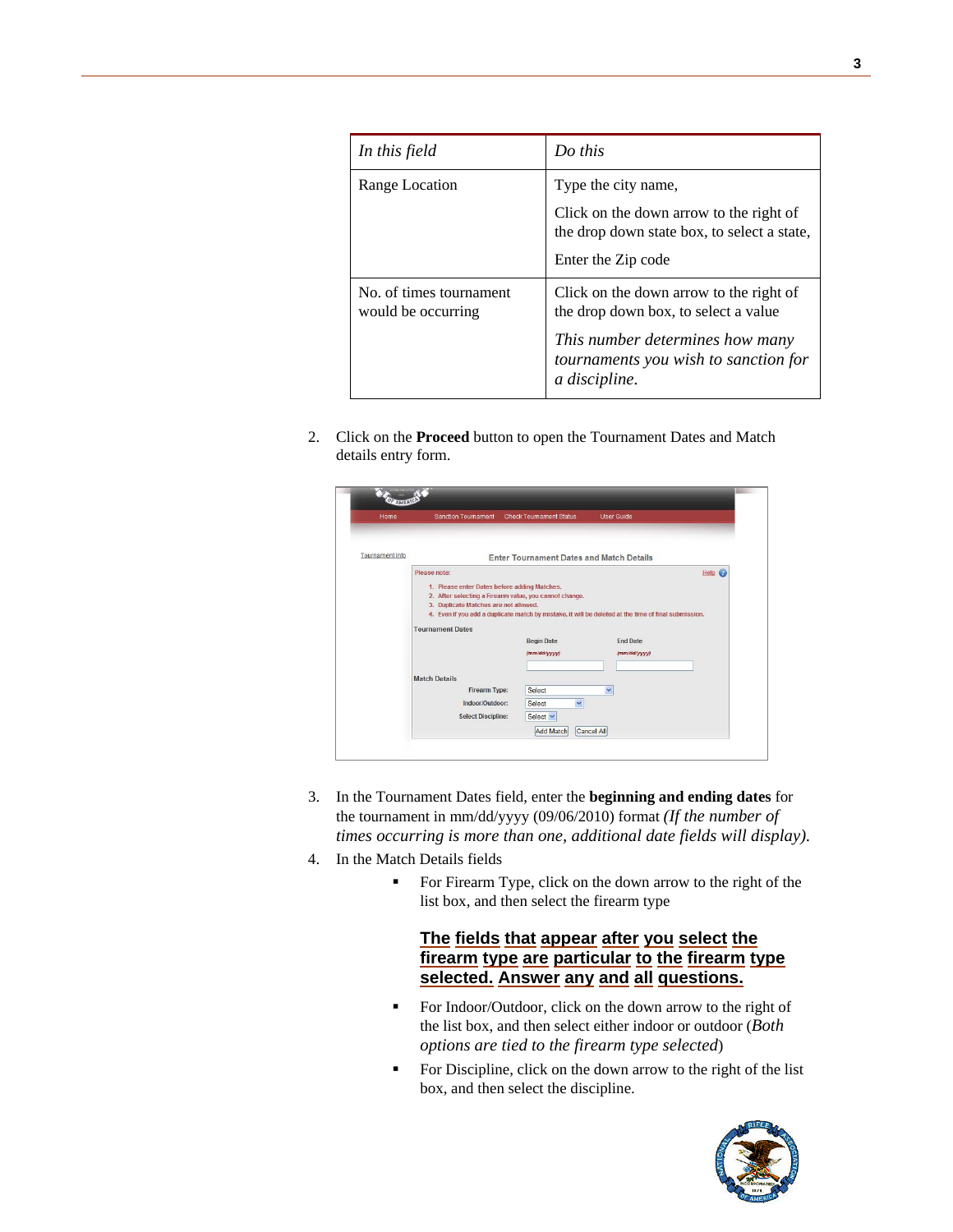*Other fields may display particular to the Discipline selected, i.e. High Power Rifle will ask for distance whereas Conventional Pistol will provide an aggregate field.* 

5. Click on the **Add Match** button.

| Home            | <b>Sanction Tournament</b>                   | <b>Check Tournament Status</b>                         | <b>User Guide</b>                                                                                             |
|-----------------|----------------------------------------------|--------------------------------------------------------|---------------------------------------------------------------------------------------------------------------|
|                 |                                              |                                                        |                                                                                                               |
| Tournament Info |                                              | <b>Enter Tournament Dates and Match Details</b>        |                                                                                                               |
|                 | Please note:                                 |                                                        | Help $\mathcal G$                                                                                             |
|                 | 1. Please enter Dates before adding Matches. |                                                        |                                                                                                               |
|                 |                                              | 2. After selecting a Firearm value, you cannot change. |                                                                                                               |
|                 | 3. Duplicate Matches are not allowed.        |                                                        |                                                                                                               |
|                 |                                              |                                                        | 4. Even if you add a duplicate match by mistake, it will be deleted at the time of final submission.          |
|                 | proceed.                                     |                                                        | *If you do not wish to add another match then press the "Done Adding Matches" button at bottom of the page to |
|                 | <b>Tournament Dates</b>                      |                                                        |                                                                                                               |
|                 |                                              | <b>Begin Date</b>                                      | <b>End Date</b>                                                                                               |
|                 |                                              | (mm/dd/yyyy)                                           | (mm/dd/yyyy)                                                                                                  |
|                 |                                              | 09/16/2010                                             | 09/23/2010                                                                                                    |
|                 | <b>Match Details</b>                         |                                                        |                                                                                                               |
|                 | <b>Firearm Type:</b>                         | Smallbore Rifle                                        | v.                                                                                                            |
|                 |                                              |                                                        |                                                                                                               |
|                 | Indoor/Outdoor:                              | Select<br>v                                            |                                                                                                               |
|                 | <b>Select Discipline</b>                     | Select V                                               |                                                                                                               |
|                 |                                              | Add Match                                              | Cancel All                                                                                                    |
|                 |                                              |                                                        |                                                                                                               |
|                 |                                              |                                                        |                                                                                                               |
|                 |                                              |                                                        |                                                                                                               |
|                 |                                              |                                                        |                                                                                                               |
|                 |                                              |                                                        |                                                                                                               |
|                 | <b>Firearm</b>                               | <b>Indoor - Outdoor</b>                                | <b>Discipline</b>                                                                                             |
|                 | Smallbore Rifle<br>Delete                    | Indoor                                                 | Conventional Prone                                                                                            |

- 6. Beginning with the dates fields, #3 in the directions, enter the next match or Click on **Done Adding Matches** when you are finished.
	- **Matches must be associated with the original firearm type** selected
	- *To change firearm type, you must go back to Tournament Details and select a new Firearm Type*

Note: The Tournament Officials and Contact Details form appears.

*The Tournament Officials and Contact Details fields that display are dependent upon the tournament selected. For example if the tournament selected is League, the contact information will request the name of the League Secretary. Fill in the data in the fields provided.*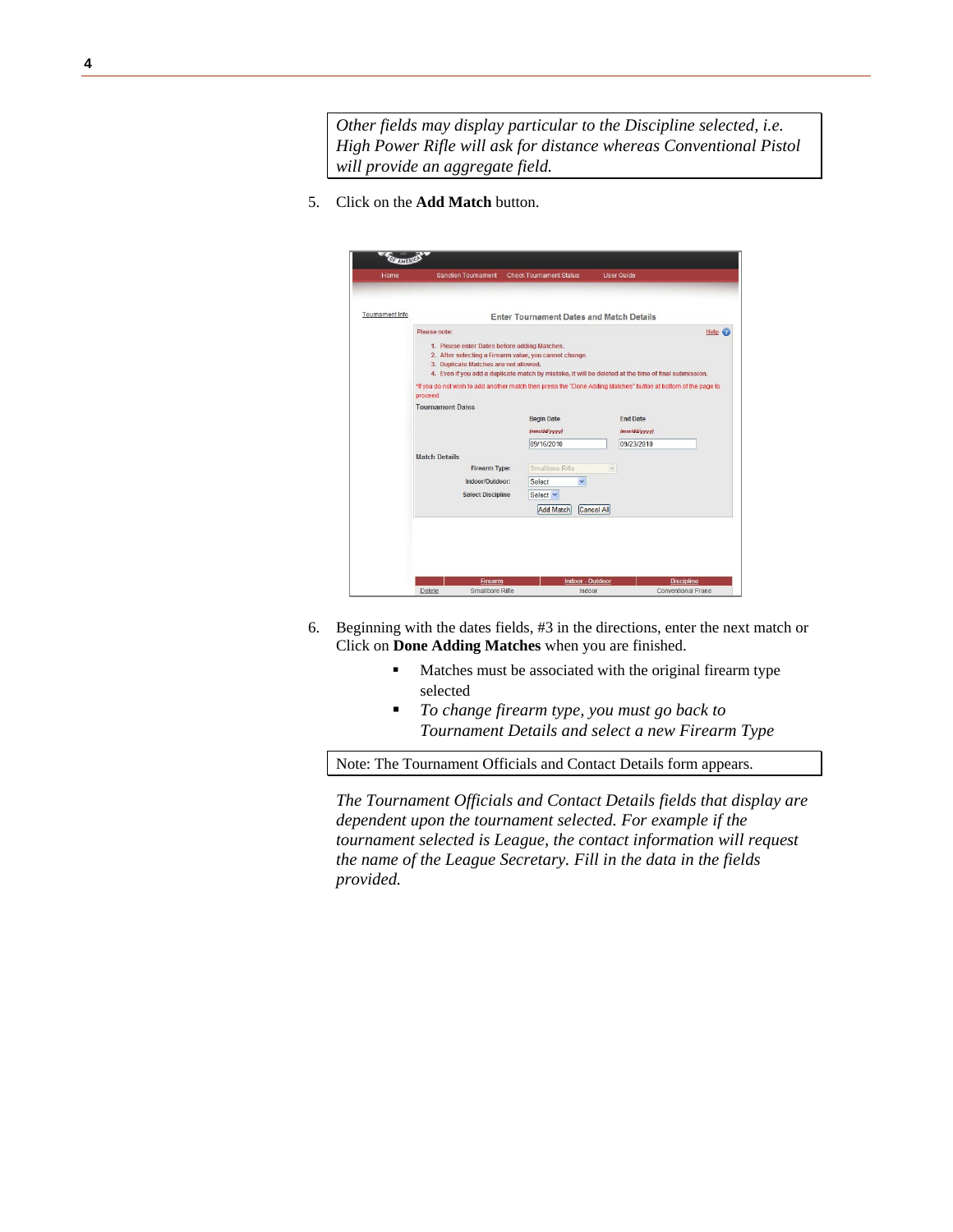

### <span id="page-6-0"></span>**Entering Tournament Officials and Contact Details**

Enter all contact information. If you wish to have a telephone number entered in Shooting Sports USA coming issues enter a phone number and select the check box.

#### **To entry officials and contact details**

1. Use the table to guide you in entering field data.

| In this Section                   | In this field                           | $Do$ this                                                                     |
|-----------------------------------|-----------------------------------------|-------------------------------------------------------------------------------|
| State Championship<br><b>Info</b> | <b>State Conducting</b><br>Championship | Click on the down<br>arrow, and then select<br>from the drop down<br>list box |
|                                   | Authorized by                           | Person's name                                                                 |
|                                   | Office Held                             | Position                                                                      |
|                                   | <b>Officers</b> Email                   | Email address of<br>authorized officer                                        |

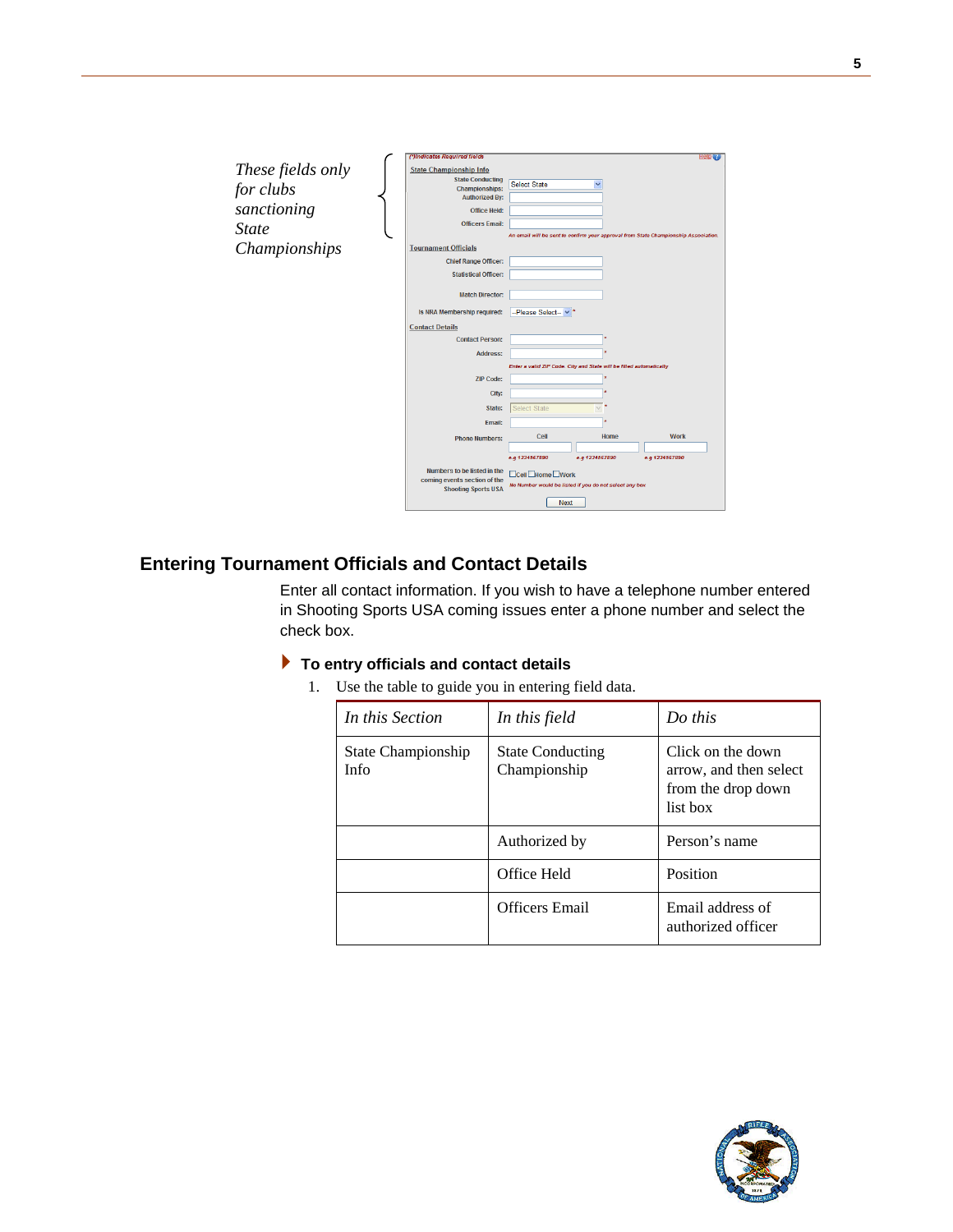| In this Section             | In this field                                                               | Do this                                                                       |
|-----------------------------|-----------------------------------------------------------------------------|-------------------------------------------------------------------------------|
| <b>Tournament Officials</b> | Supervisor                                                                  | Enter a name                                                                  |
|                             | <b>Match Director</b>                                                       | Enter a name                                                                  |
|                             | <b>Chief Range Office</b><br><b>Statistical Officer</b><br>League Secretary | Enter a name in each<br>field as required by the<br>tournament type           |
|                             | Is NRA membership<br>required?                                              | Click on the down<br>arrow, and then select<br>from the drop down<br>list box |
| <b>Contact Details</b>      | <b>Contact Person</b>                                                       | Enter a name                                                                  |
|                             | Address                                                                     | Street address                                                                |
|                             | Zip Code                                                                    | Zip code                                                                      |
|                             | City—system entered<br>but can be changed                                   | City name                                                                     |
|                             | State                                                                       | System entered based<br>on Zip code                                           |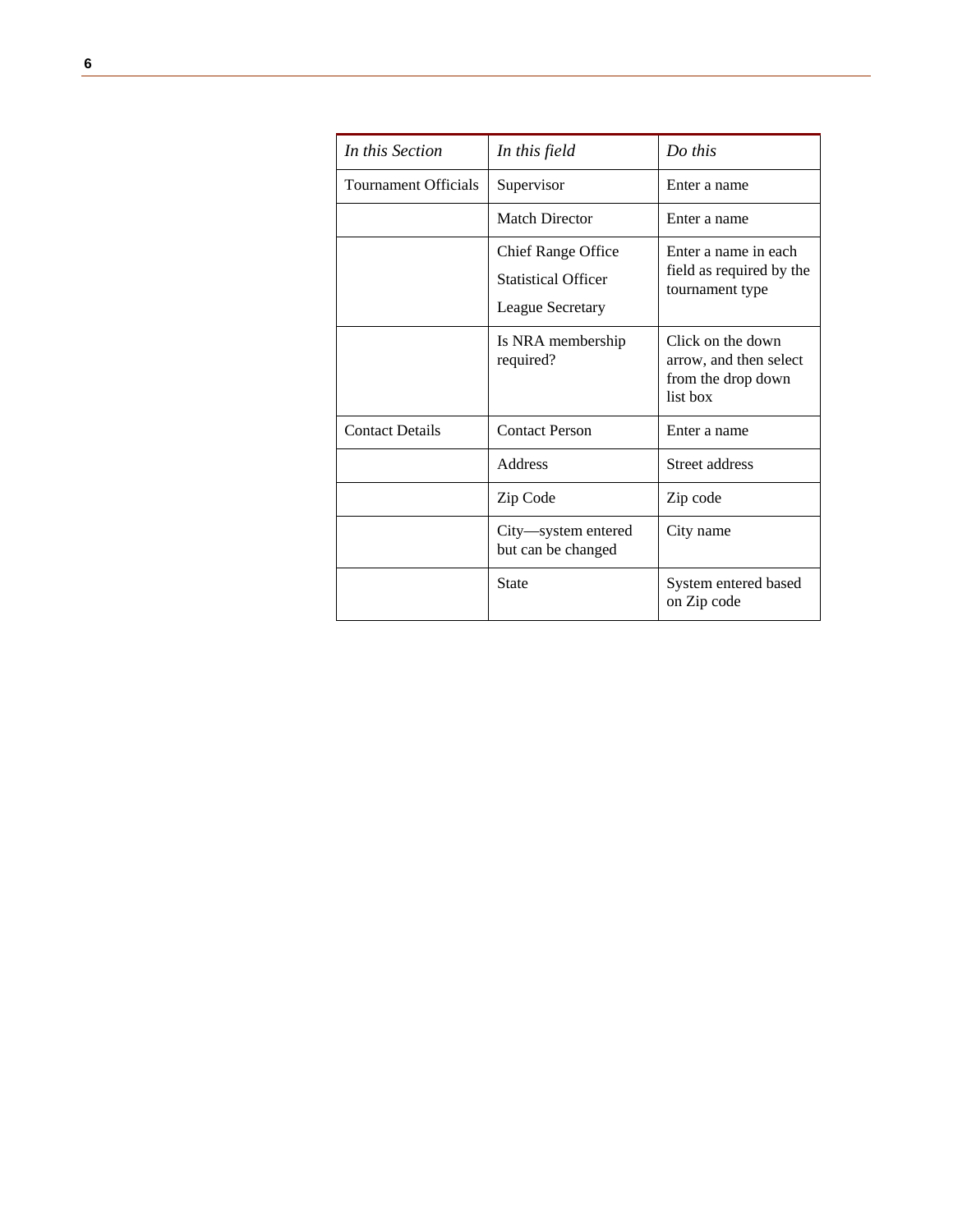| In this Section | In this field                                           | Do this                                                                                                                |
|-----------------|---------------------------------------------------------|------------------------------------------------------------------------------------------------------------------------|
|                 | Email                                                   | Email address                                                                                                          |
|                 | Phone numbers                                           | Enter all that are<br>applicable using the<br>sample below to guide<br>you (no spaces or<br>dashes between<br>numbers) |
|                 | Phone number to be.<br>listed in Shooting<br>Sports USA | Click in a check box                                                                                                   |

2. Click on the **Next** button to open the Confirm Your Entries form.

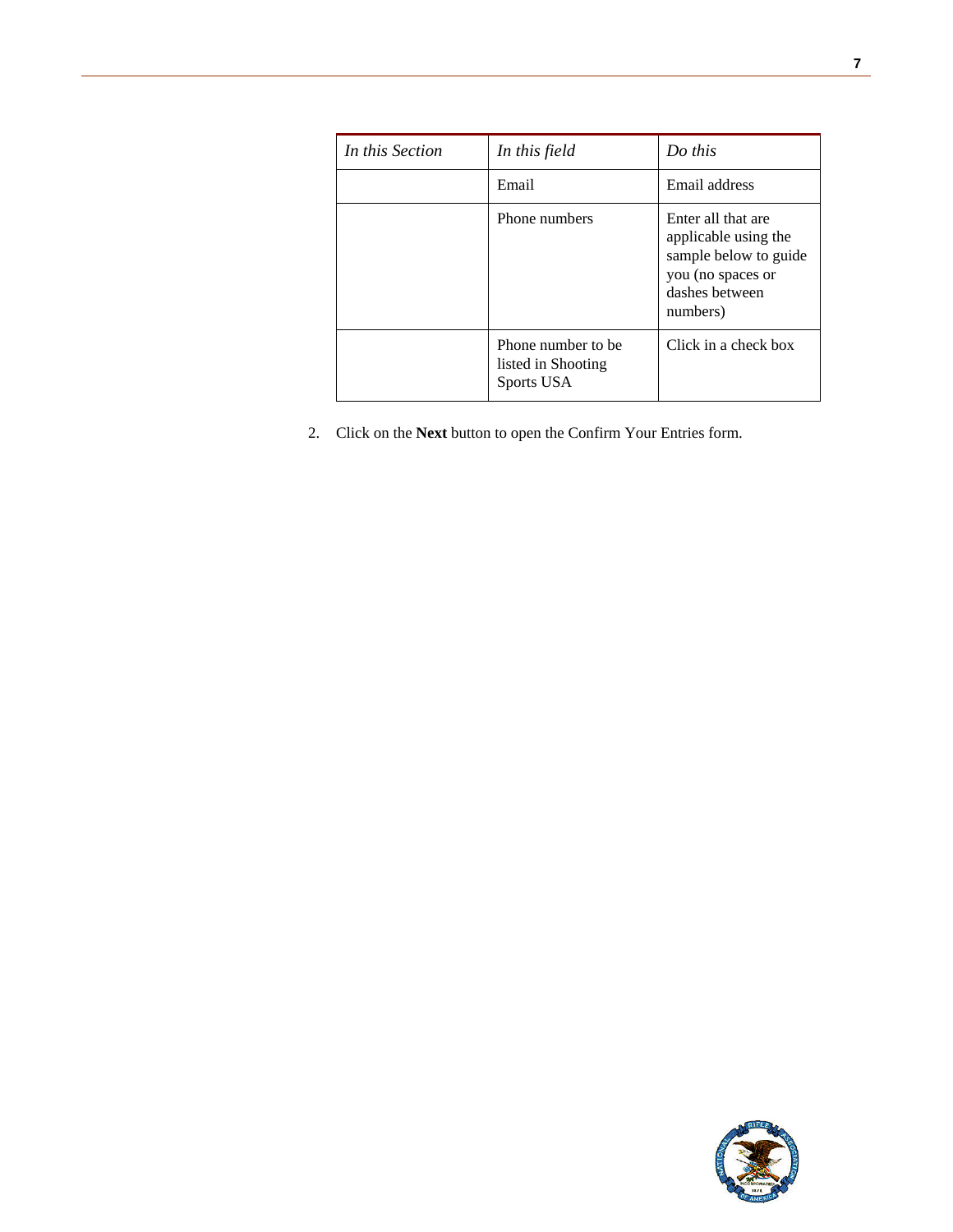# <span id="page-9-0"></span>**Confirming Entries**

This is your opportunity to review the tournament data you have entered and to attach your program.

|                               |                                                                   |                                                 |                                                                | Click here to   |
|-------------------------------|-------------------------------------------------------------------|-------------------------------------------------|----------------------------------------------------------------|-----------------|
| Tournament Info               |                                                                   | <b>Confirm Your Entries</b>                     |                                                                | print this form |
| Matches Info<br>Click here to | <b>Tournament Info</b>                                            |                                                 | <b>合图</b>                                                      |                 |
| <b>Officials Info</b><br>make | Tournament Type: Approved                                         |                                                 |                                                                |                 |
| changes                       | <b>Club ID #: A0427</b>                                           |                                                 | Crescenta Valley<br><b>Club Name:</b><br>Sportsmen's Club Inc. |                 |
|                               | Tournament Name: My tournament                                    |                                                 |                                                                |                 |
|                               |                                                                   | Range Location: La Crescenta, California, 91224 |                                                                |                 |
|                               | <b>Tournament Officials</b>                                       |                                                 |                                                                |                 |
|                               | Supervisor: me                                                    |                                                 |                                                                |                 |
|                               | <b>Match Director: mine</b>                                       |                                                 |                                                                |                 |
|                               | Is NRA Membership<br>Tes<br>required?                             |                                                 |                                                                |                 |
|                               | <b>Tournament Dates</b>                                           |                                                 |                                                                |                 |
|                               | Dates:                                                            | <b>Begin Date</b><br>27 September 2010, Monday  | <b>End Date</b><br>01 October 2010, Friday                     |                 |
|                               | <b>Contact Details</b>                                            |                                                 |                                                                |                 |
|                               | <b>Conact Person: sue</b>                                         |                                                 |                                                                |                 |
|                               |                                                                   | Address: 1234 state                             | City: La crescenta                                             |                 |
|                               |                                                                   | State: California                               | Zipcode: 91224                                                 |                 |
|                               |                                                                   | Phone Numbers: 1234567890(C),                   |                                                                |                 |
|                               | Numbers to be listed in                                           | Email: mymaiol@nrahq.org                        |                                                                |                 |
|                               | the coming events<br>section of the Shooting<br><b>Sports USA</b> | Cell                                            |                                                                |                 |
|                               | <b>Match Details</b>                                              |                                                 |                                                                |                 |
|                               | <b>Firearm</b>                                                    | <b>Indoor - Outdoor</b>                         | <b>Discipline</b><br><b>Distance</b>                           |                 |
|                               | <b>High Power Rifle</b>                                           | Outdoor                                         | <b>High Power Sporting Rifle</b><br>100 Yards                  |                 |
|                               | <b>Program Details</b>                                            |                                                 |                                                                |                 |
|                               | <b>Upload Program:</b>                                            |                                                 | הו<br>Browse                                                   |                 |
|                               |                                                                   | Submit Application                              |                                                                |                 |

If you wish to make changes to tournament information, click on the Tournament Info link to return to the tournament entry screen.

If you wish to make changes to individual's names, click on the Officials Info link to return to Officials and contact Details form.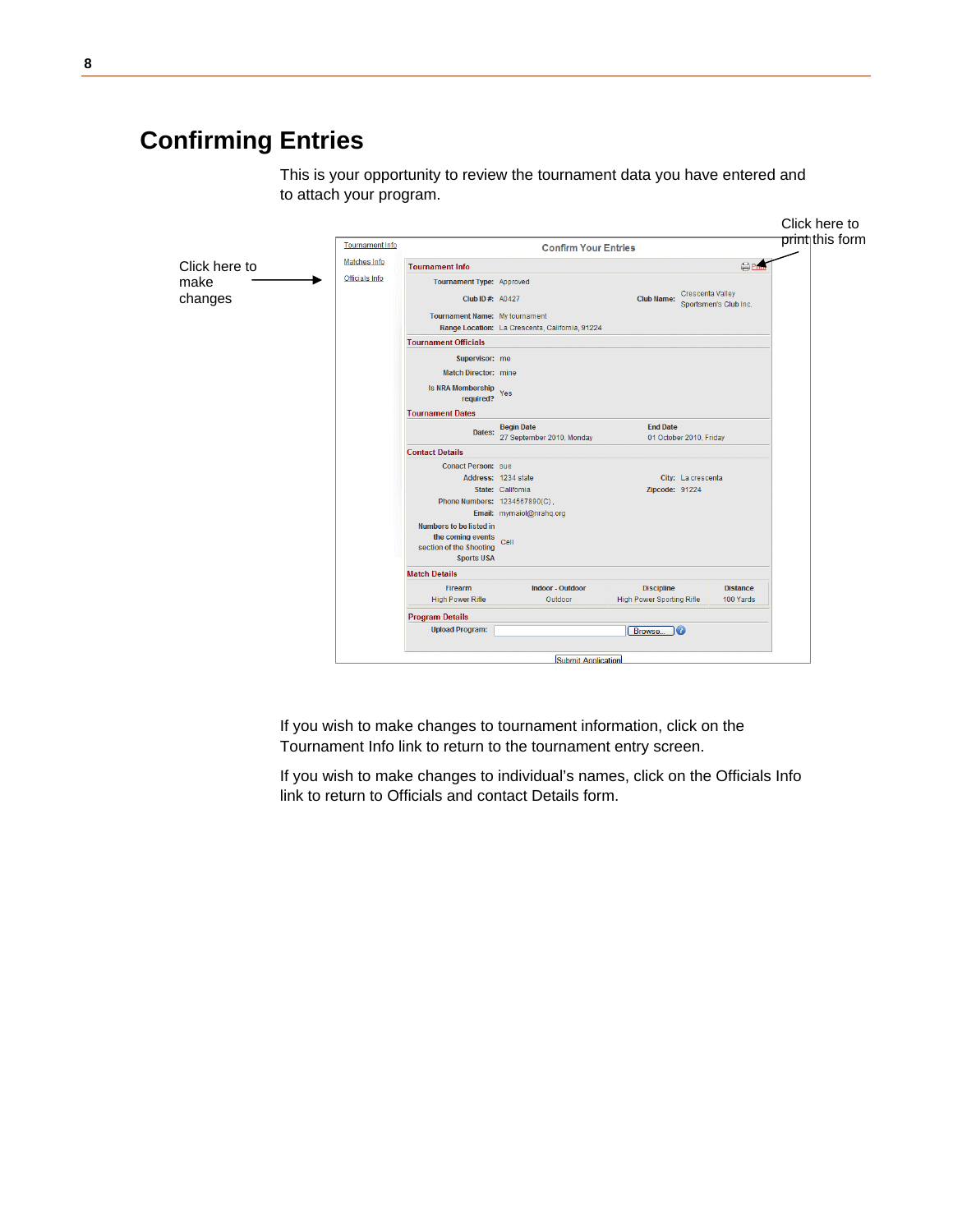### <span id="page-10-0"></span>**Submitting the Program**

You must submit your detailed program along with the tournament application

*Only documents with the extensions .doc, .docx, or PDF are acceptable. There is a two (2) MB document size limit.* 

#### **To submit your program**

- 1. In the Program Details section
	- Locate your stored Program Details
		- $\checkmark$  Click on the Browse button to navigate to where you have stored the Program Details
		- $\checkmark$  Double click on the program name to have the path to the program entered in the blank Update Program field.
- 2. Click on the **Submit Application** button.

Note: The Thank You form appears.

|                                                                 | <b>Thank You!!</b> |  |  |
|-----------------------------------------------------------------|--------------------|--|--|
| Here are your system generated Tournament ID'S.                 |                    |  |  |
| Tournament Id No 1 is 2010100241                                |                    |  |  |
| You can check the status of your application through these ID's |                    |  |  |
|                                                                 |                    |  |  |

6. Click on the "**Finished"** button to return to the home page.

An email confirmation with tournament IDs will be sent to the email address provided.

### <span id="page-10-1"></span>**Checking Application Status**

The confirmation email will provide the Tournament Id which is needed to check tournament Status.

#### **To check the status of an application**

1. Click on **Check Tournament** to open the Check your Tournament Status form.

|                           | <b>Sanction Tournament</b> | <b>Check Tournament Status</b> |              |                                     | <b>User Guide</b> |          |               |
|---------------------------|----------------------------|--------------------------------|--------------|-------------------------------------|-------------------|----------|---------------|
|                           |                            |                                |              |                                     |                   |          |               |
|                           |                            |                                |              | <b>Check your Tournament Status</b> |                   |          |               |
| Enter your Tournament ID: |                            |                                |              |                                     |                   |          | <b>Submit</b> |
|                           |                            |                                |              | <b>OR</b>                           |                   |          |               |
| Begin Date:               |                            | Range State:                   |              | Range City:                         |                   | Firearm: |               |
|                           | <b>Select State</b>        |                                | $\checkmark$ |                                     | --Select--        |          | Submit        |
| (mm/dd/yyyy)              |                            |                                |              |                                     |                   |          |               |

2. Type the **Tournament ID** in the field provided, or fill in the fields for Date, State, City and Firearm and then press the **Submit** button.